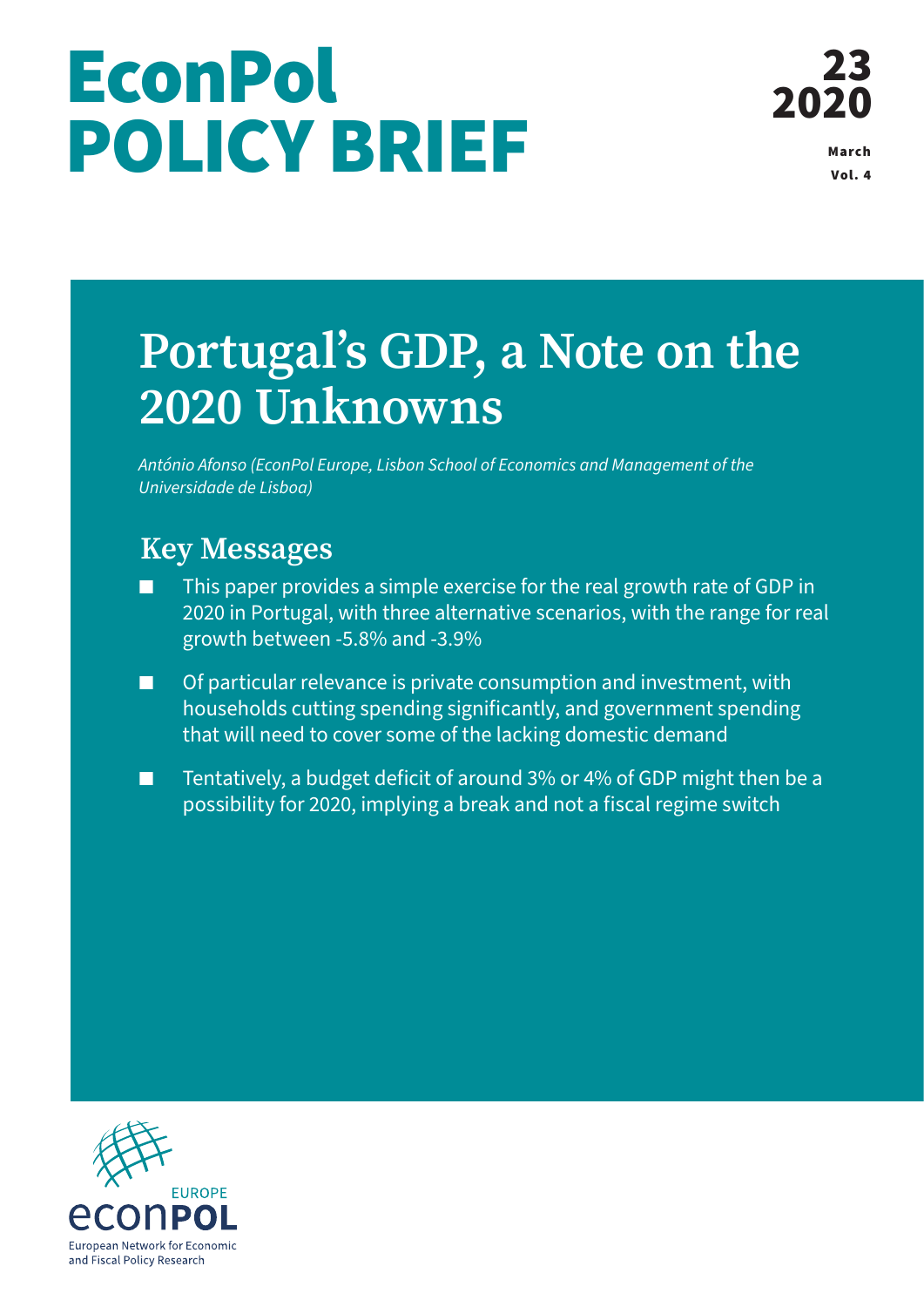



EconPol POLICY BRIEF A publication of EconPol Europe European Network of Economic and Fiscal Policy Research

Publisher and distributor: ifo Institute Poschingerstr. 5, 81679 Munich, Germany Telephone +49 89 9224-0, Telefax +49 89 9224-1462, Email Dolls@ifo.de Editors: Mathias Dolls, Clemens Fuest Reproduction permitted only if source is stated and copy is sent to the ifo Institute.

**EconPol Europe: www.econpol.eu**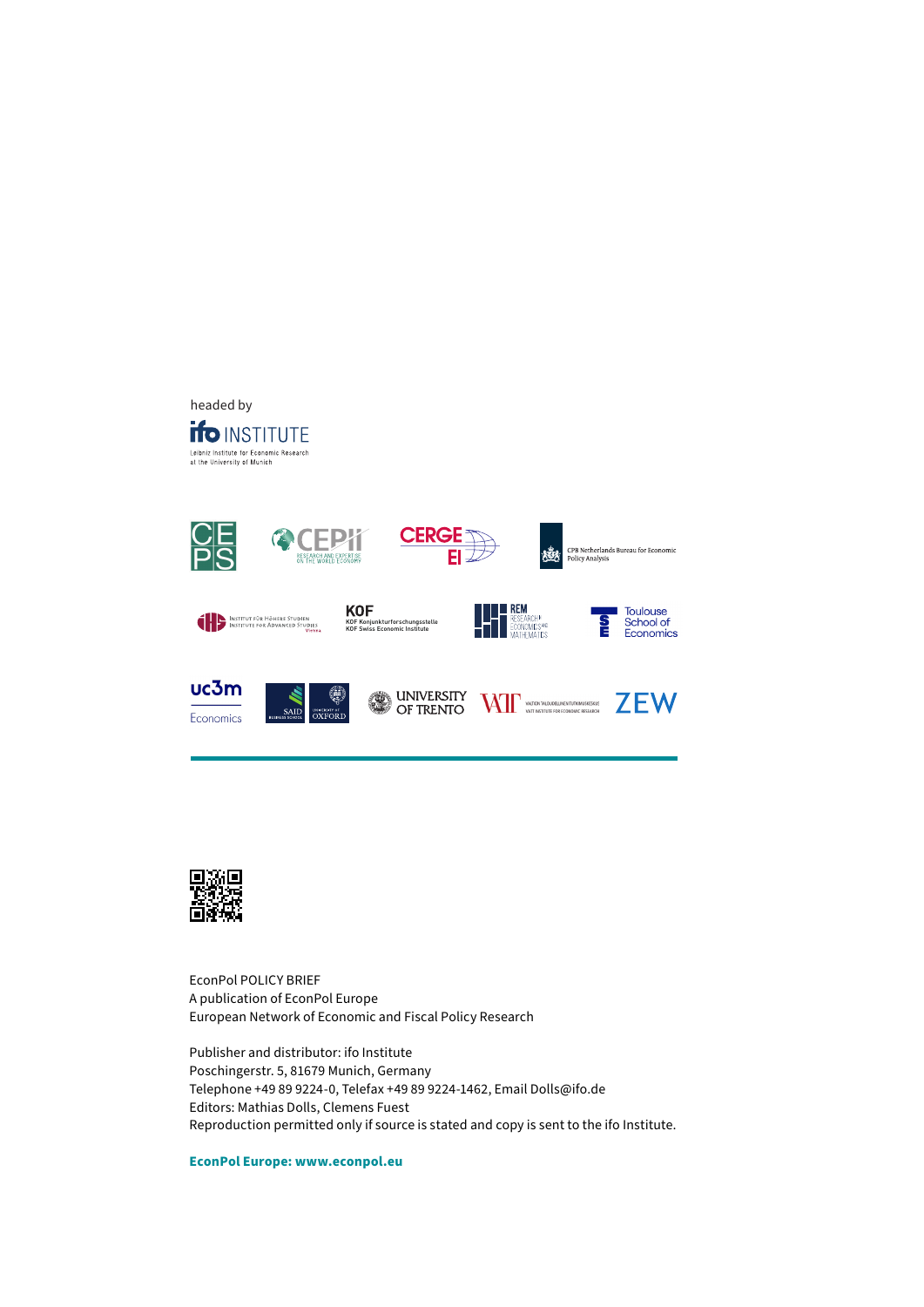#### **Portugal's GDP, a note on the 2020 unknowns**

António Afonso<sup>\$</sup>

#### *Abstract*

*We provide a simple exercise for the real growth rate of GDP in 2020 in Portugal, with three alternative scenarios: pessimistic, baseline, and optimistic, with the range for real growth between -5.8% and -3.9%. Of particular relevance is private consumption and investment, with households cutting spending significantly, and government spending that will need to cover some of the lacking domestic demand. The increase in the budgetary imbalances would also be inescapable.* 

1. Nominal and real GDP in Portugal ended 2019, according to Portugal Statistics' provisional numbers, respectively at 212 313 and 202 392 million EUR. Figure 1 illustrates the developments of both magnitudes.





Source: Statistics Portugal, Base 2016; seasonally and calendar effects adjusted data; chain-linked volume data (reference year=2016).

<sup>\$</sup> ISEG, Universidade de Lisboa; REM/UECE. R. Miguel Lupi 20, 1249-078 Lisbon, Portugal. email: aafonso@iseg.ulisboa.pt. The views and opinions expressed are those of the author, and any remaining errors are the author's sole responsibility.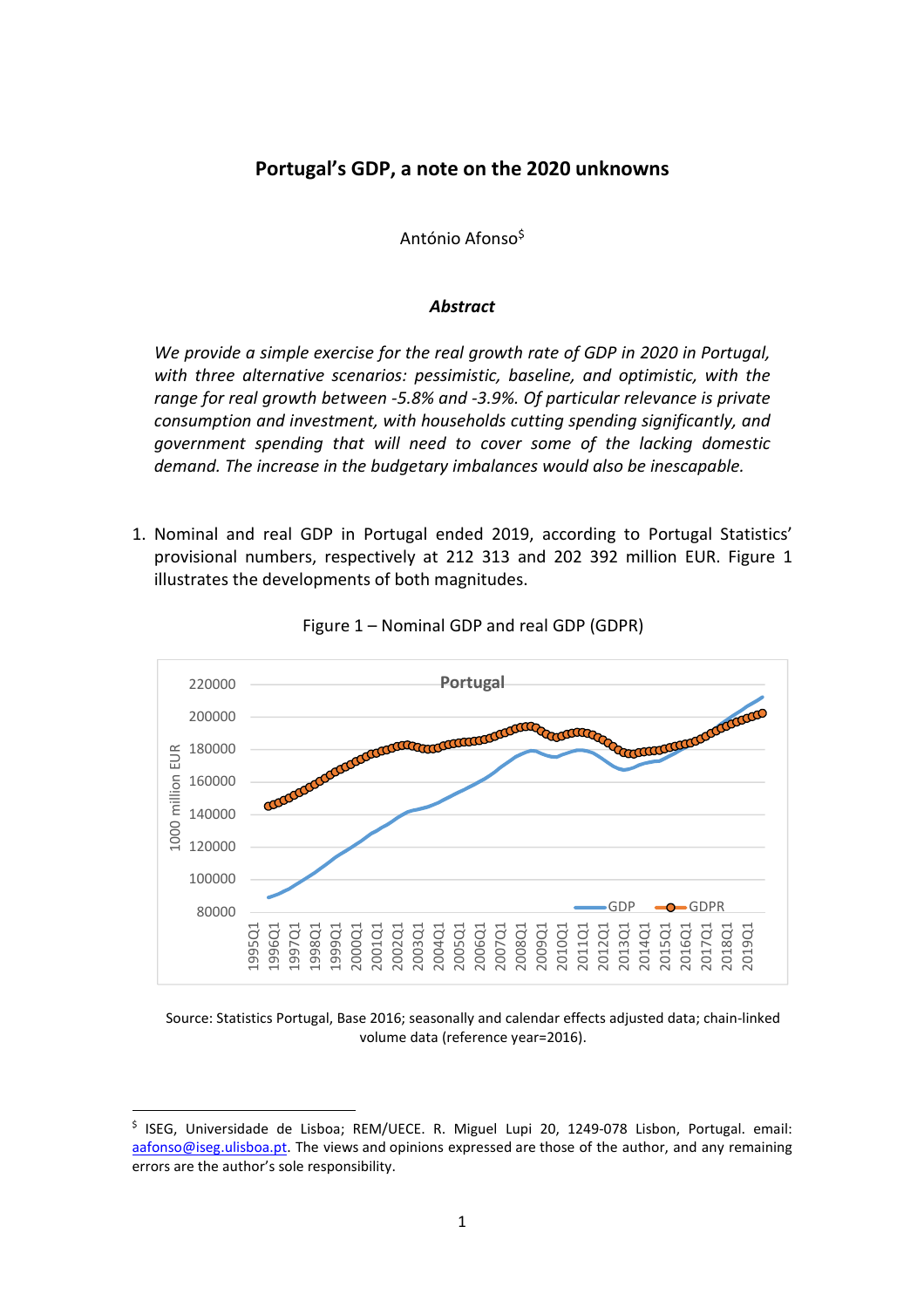2. Table 1 reports the shares of GDP components. Considering the yearly end of quarter shares during 2019, and Figure 2 depicts those shares, where it is possible to confirm the relevance of Private Consumption with a contribution of around 2/3 to GDP.

|        | <b>GDP</b> | C    |      | G    | x    | M    | $X-M$  |
|--------|------------|------|------|------|------|------|--------|
| 2018Q1 | 100        | 64.4 | 17.6 | 17.1 | 43.0 | 42.1 | 0.9    |
| 2018Q2 | 100        | 64.4 | 17.6 | 17.1 | 43.5 | 42.6 | 0.9    |
| 2018Q3 | 100        | 64.5 | 17.8 | 17.0 | 43.8 | 43.0 | 0.8    |
| 2018Q4 | 100        | 64.6 | 18.1 | 16.9 | 43.7 | 43.3 | 0.4    |
| 2019Q1 | 100        | 64.4 | 18.5 | 16.9 | 43.7 | 43.6 | 0.2    |
| 2019Q2 | 100        | 64.4 | 18.8 | 16.9 | 43.7 | 43.8 | $-0.1$ |
| 2019Q3 | 100        | 64.3 | 19.1 | 16.9 | 43.6 | 43.9 | $-0.3$ |
| 2019Q4 | 100        | 64.1 | 18.9 | 16.9 | 43.9 | 43.8 | 0.1    |

Table 1 – Shares of GDP components

Source: Statistics Portugal and own calculations.





Source: Statistics Portugal and own calculations.

3. A good and simple indicator of economic sentiment is the Purchasing Managers' Index (PMI). Hence, looking at the recent numbers of the PMI for a few economies highlights the dire times ahead (Figure 3), signalling an extremely fastest contraction in business activity in March 2020 for such countries as US, Germany, Spain, France, China, and Japan.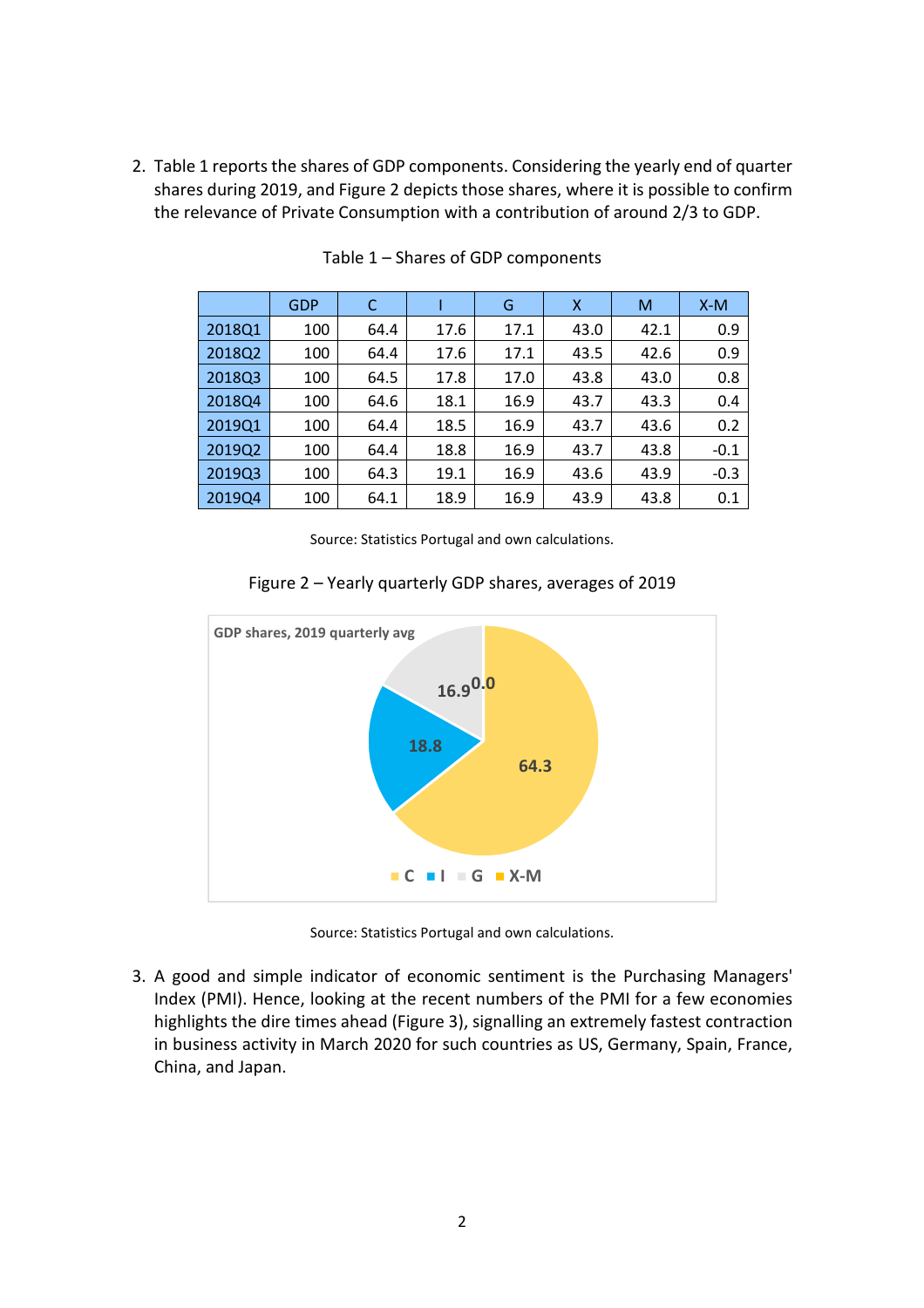



b) Spain, France







Source: Trading Economics (https://tradingeconomics.com/), IHS Markit.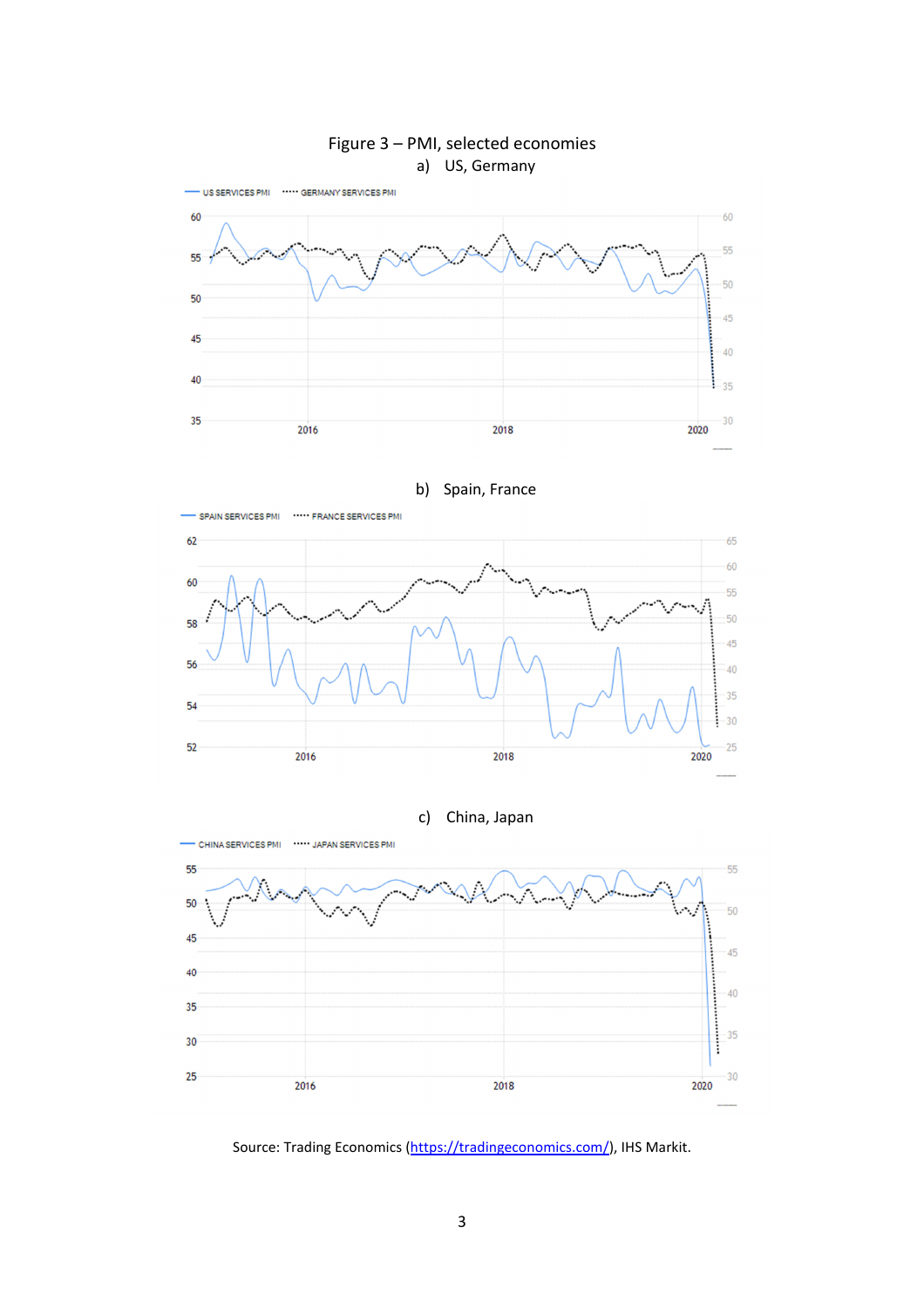- 4. Taking into account that a recession is building up, both in the World, and particularly in the case of the main trading partners of Portugal, it is rather foreseeable that a decline in real growth will necessarily take place in 2020. Therefore, we provide an exercise for the real growth rate of GDP in 2020 in Portugal. The exercise is a simple one, considering a range of several real growth rates for the GDP components and some rational for each of them.
- 5. For instance, depending on the severity of the contraction in Private Consumption, and on how households will retrench consumption (and eventually increase savings), the projection uses a bracket between -5% and -3% for the respective real annual growth.
- 6. It is important to bear in mind that in the aftermath of the 2008-2009 Global and Financial Crisis (GFC), consumers in Portugal (and in other euro area countries) ended up reducing consumption, and increasing their saving rates in spite of a decrease in disposable income. In fact, the private savings as percentage of GDP stood at around 18.8% in 2012, while the initial forecasts pointed to 12.8% (as reported by the Ameco database). Hence, households reacted differently from the initial expectation.
- 7. During the period 2012-2013 the annual real growth rate of Private Consumption was negative, averaging around -3.2%, and reaching -4% in some quarters (see Figure 4). This outcome contradicted, in practice, the expectation at the time of some scholars and institutions that one would witness some expansionary fiscal consolidation effects.<sup>1</sup> Therefore, it is quite probable to observe an even more substantial retrenchment of Private Consumption this time around, given that the uncertainty is both more fundamental and incisive, particularly for households.

 $1$  Regarding the presence (absence) of expansionary fiscal consolidation see, notably :

<sup>•</sup> Afonso, A., Martins, L. (2016). "Monetary Developments and Expansionary Fiscal Consolidations: Evidence from the EMU", *International Journal of Finance and Economics*, 21, 247-265.

<sup>•</sup> Afonso, A., Jalles, J. (2014). "Assessing Fiscal Espisodes", *Economic Modelling*, 37, 255-270.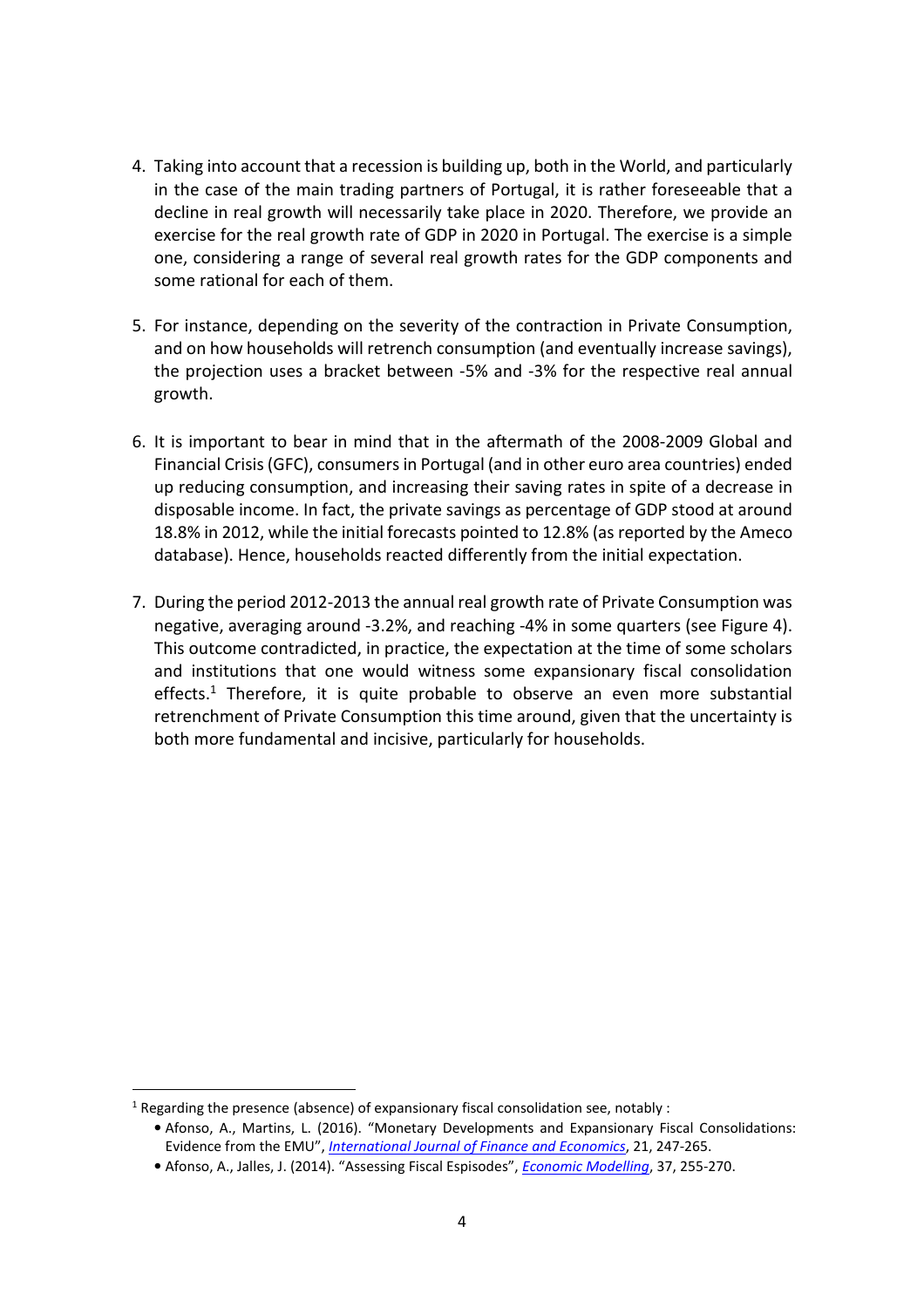

Figure 4 – Private consumption, real terms

Source: Statistics Portugal, Base 2016, and own calculations.

8. Regarding Investment, the interval used is rather more pessimistic, between -14% and -10%. However, even the more pessimistic scenario for Investment can turn out to be cautious. Indeed, looking at the period 2012-2013 the annual real growth rate of Investment was on average around -15.8% (see Figure 5).

Figure 5 – Investment, real terms



Source: Statistics Portugal, Base 2016, and own calculations.

9. In terms of Government Consumption, the more pessimistic scenario would imply a higher government intervention of +3% while a more optimistic scenario is then less demanding for government expenditure, at around +2% in terms of real growth. The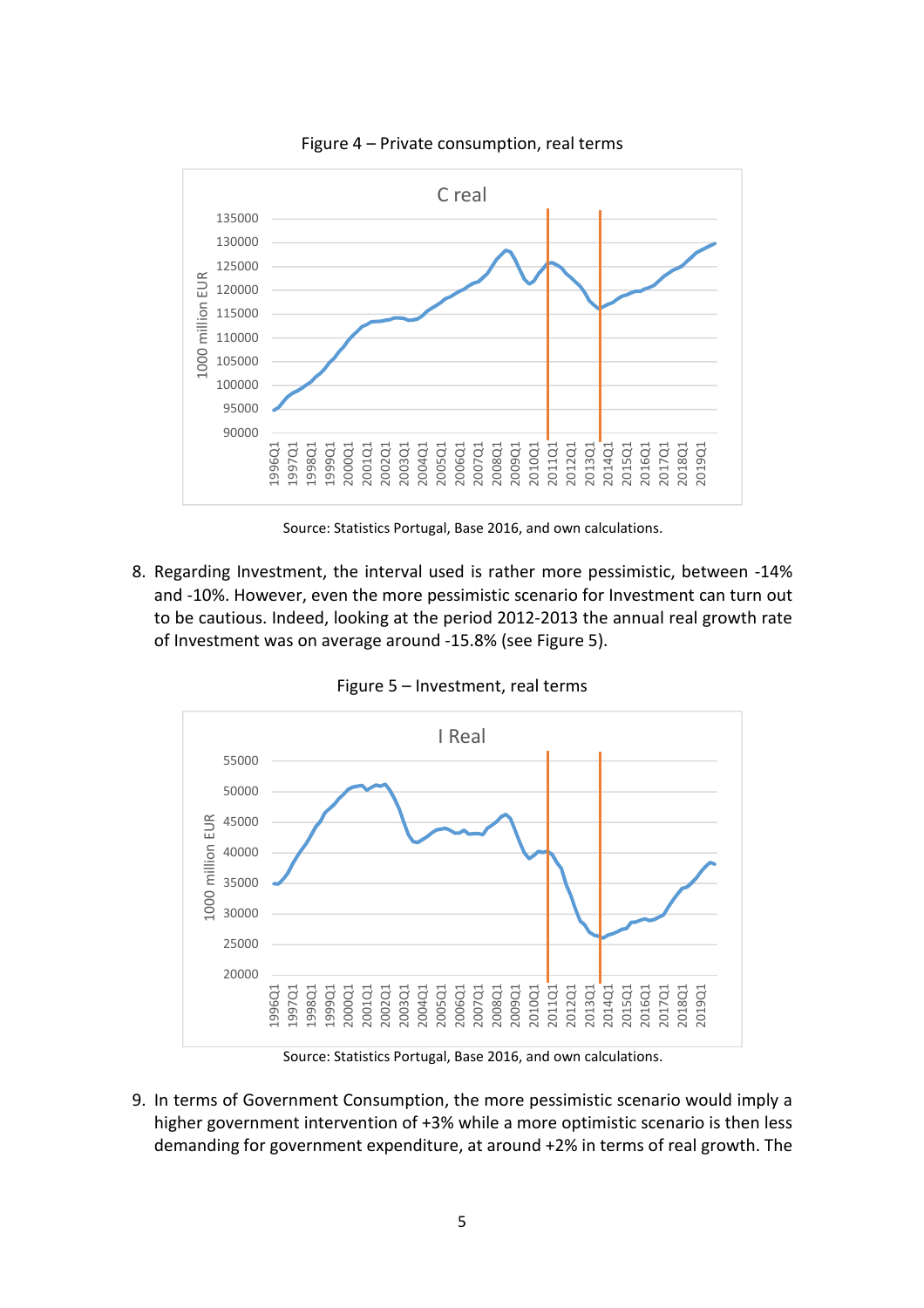main hypothesis here is that governments will increase their spending. Indeed, the fiscal contraction that occurred in the period 2012-2013 in Portugal, where Government Consumption declined on average around 6%, is not a valid guideline now (see Figure 6).



Figure 6 – Government consumption, real terms

Source: Statistics Portugal, Base 2016, and own calculations.

10. Regarding the net effect of external demand, this has been rather small in the recent past, and therefore the alternative scenarios use comparable brackets. While imports in real terms declined, around 3% in the period 2012-2013 that is not a reasonable indicator for the current case, since the economic activity will decline in both sides of the Current Account (see Figure 8 below for the developments in the Current Account-to-GDP ratio).

| 2020              | <b>GDP</b> | C      |         | G     | X       | M       | $X-M$  | Pessimistic     |
|-------------------|------------|--------|---------|-------|---------|---------|--------|-----------------|
| Growth rate       | $-5.8$     | $-5.0$ | $-14.0$ | 3.0   | $-15.0$ | $-14.0$ |        |                 |
| 1000 million euro | 190670     | 123339 | 32834   | 35235 | 75443   | 76181   | $-738$ |                 |
| 2020              | <b>GDP</b> |        |         | G     | X       | M       | $X-M$  | <b>Baseline</b> |
| Growth rate       | $-4.9$     | $-4.0$ | $-12.0$ | 2.5   | $-12.0$ | $-11.0$ |        |                 |
| 1000 million euro | 192566     | 124637 | 33598   | 35064 | 78105   | 78839   | $-733$ |                 |
| 2020              | <b>GDP</b> | C      |         | G     | X       | M       | $X-M$  | Optimistic      |
| Growth rate       | $-3.9$     | $-3.0$ | $-10.0$ | 2.0   | $-9.0$  | $-8.0$  |        |                 |
| 1000 million euro | 194462     | 125935 | 34362   | 34893 | 80768   | 81496   | $-728$ |                 |

Table 2 – 2020 GDP scenarios, real growth rates

Source: Statistics Portugal and own calculations.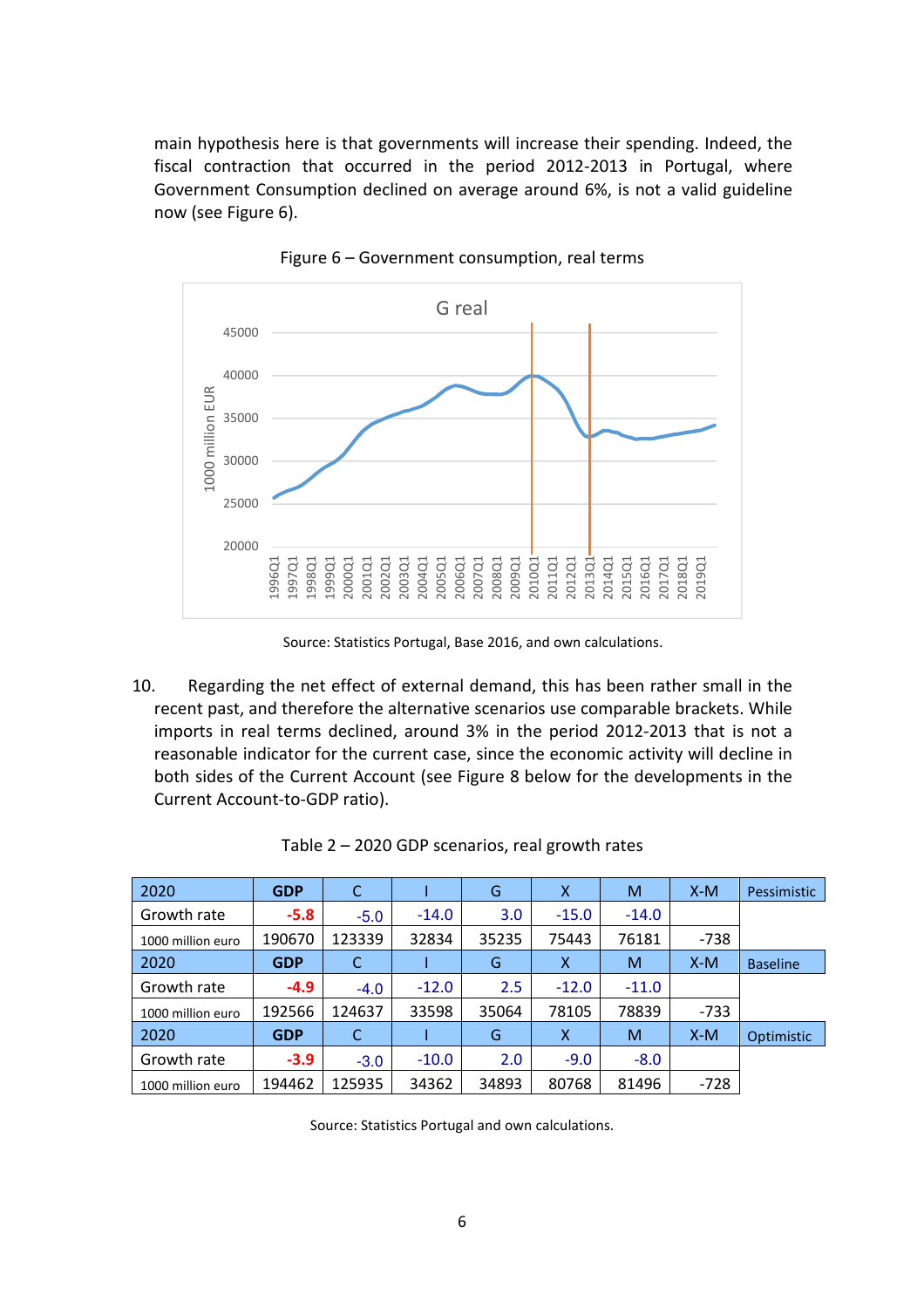- 11. Therefore, Table 2 offers some alternative scenarios for the real growth rate of GDP in 2020, with three alternative scenarios: pessimistic, baseline, and optimistic. The range for the change in real growth would then be between -5.8% and -3.9%
- 12. Several unknowns are difficult to take into account. For instance, one issue has to do with the cost of sovereign funding to face the increase in government spending, and the likely reduction in tax revenues. Definitely, in capital markets, a negative clear historical correlation tends to exist between budget balances ratios and the 10-year sovereign yields.
- 13. Figure 7 plots such relationship for Portugal, with a historical simple correlation of around -0.60. Whether the continued quantitative easing measures implemented by the ECB (see ECB´s €750 billion *of the Pandemic Emergency Purchase Programme* (PEPP)) will be sufficient to provide low cost funding to periphery countries such as Portugal remains at this stage a question mark.<sup>2</sup> Indeed, in the past, the euro area sovereign yields of non-core countries profited from the presence in the secondary market of the ECB, via notably the several enacted Purchases Programmes.



Figure 7 – Budget balances and 10-year yields

Source: Statistics Portugal, Eurostat, and Banco de Portugal.

 $2$  This effect between sovereign yields and budgetary balances has nevertheless been documented in the recent past. See for instance:

<sup>•</sup> Afonso, A., Jalles, J. (2019). "Quantitative Easing and Sovereign Yield Spreads: Euro-Area Time-Varying Evidence", *Journal of International Financial Markets, Institutions & Money*, 58, 208-224;

<sup>•</sup> Afonso, A., Arghyrou, M., Gadea, M., Kontonikas, A. (2018). ""Whatever it takes" to resolve the European sovereign debt crisis? Bond pricing regime switches and monetary policy effects", *Journal of International Money and Finance*, 86, 1-30;

<sup>•</sup> Afonso, A., Kazemi, M. (2018). "Euro Area Sovereign Yields and the Power of Unconventional Monetary Policy", *Finance a úvěr-Czech Journal of Economics and Finance*, 68 (2), 100-119.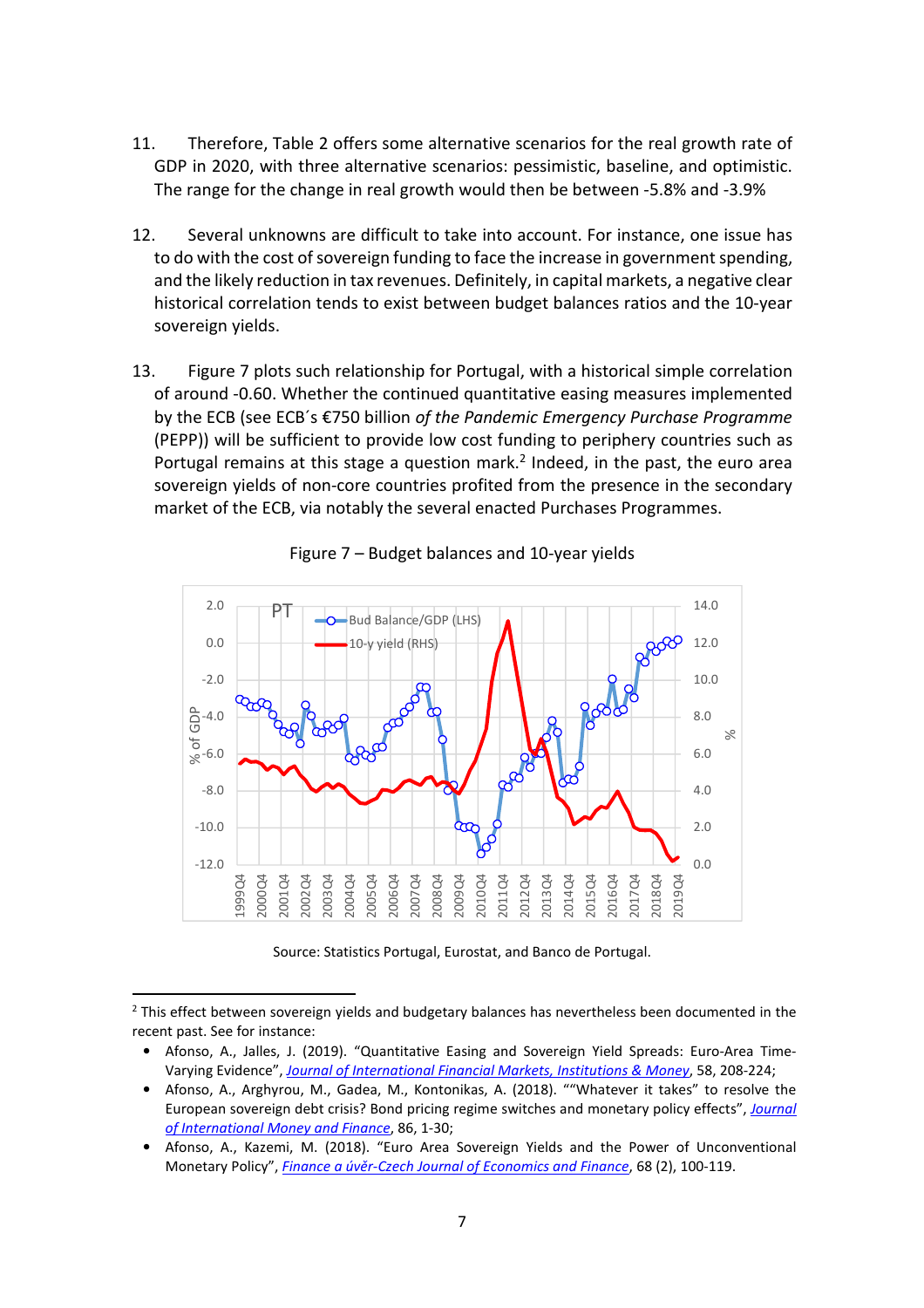- 14. Another topical question has to do with the potential relationship between the budget balance and the current account balance. Such Twin Deficit Hypothesis (TDH) has been present and reported in several studies, to some extent in several economies and in Portugal.<sup>3</sup> In a context of deteriorating fiscal balances and a mitigated positive (to say the least) balance in terms of the current account, additional negative spillovers can arise for Portugal.
- 15. Figure 8 illustrates such TDH for the case of Portugal, where we find that a mild simple correlation of 0.32 is present.



#### Figure 8 – Budget balances and Current Account Balances, Portugal

Source: Statistics Portugal, Eurostat, and Banco de Portugal.

16. Finally, and taking into account the abovementioned scenarios for GDP, one can make a crude attempt to what might be the impact of the recession on public finances. We can consider, on the one hand, the extremely high relationship between past development of GDP and government revenues (notably via the main direct and indirect tax items), and on the other hand, the expected required effort of the government in terms government consumption.

<sup>&</sup>lt;sup>3</sup> See for instance:

<sup>•</sup> Afonso, A., Huart, F., Jalles, J., Stanek, P. (2020). "Twin Deficits Revisited: a role for fiscal institutions?" *forthcoming*.

<sup>•</sup> Afonso, A., Opoku, P. (2018). "The Relationship between Fiscal and Current Account Imbalances in OECD Economies ", REM Working Paper 061-2018.

<sup>•</sup> Afonso, A., Rault, C., Estay, C. (2013). "Budgetary and external imbalances relationship: a panel data diagnostic", *Journal of Quantitative Economics*, 11 (1-2), 45-71.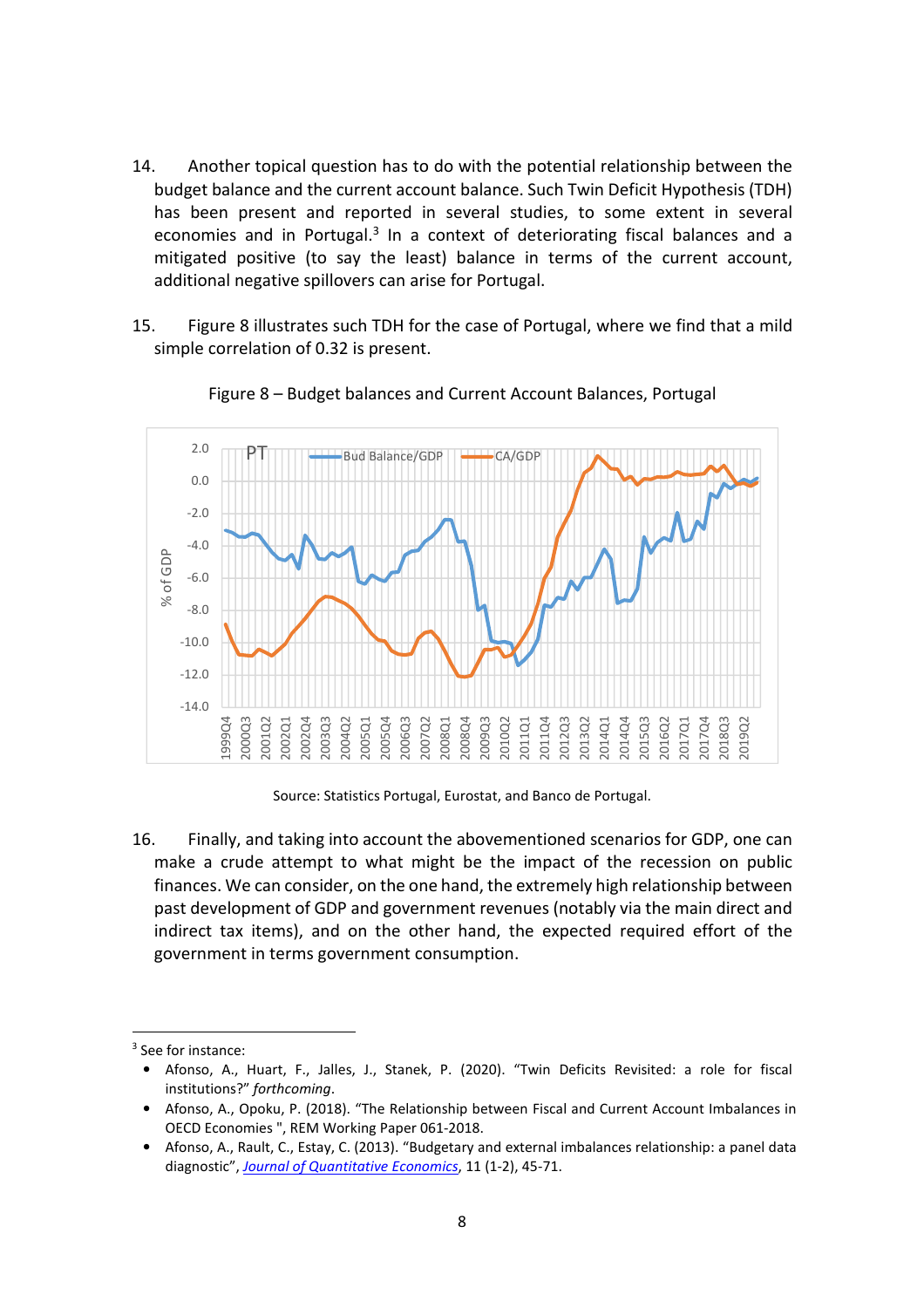17. Therefore, and quite tentatively, a budget deficit of around 3% or 4% of GDP might then be a possibility for 2020.<sup>4</sup> Such fiscal developments can imply a break and not a fiscal regime switch, as it occurred some times in the past in Portugal.<sup>5</sup> Moreover, such break might not imply necessarily a negative impact on the sustainability of public finances since that can still be present, once such breaks are accounted for.<sup>6</sup> In addition, the European Council enabled flexibility in the application of European Union rules on public finances and fiscal policies, in order to "accommodate exceptional spending".

> António Afonso, 30-03-2020

<sup>&</sup>lt;sup>4</sup> The use of a budgetary semi-elasticity of around 0.506 for the budget balance, vis-à-vis the output gap, in the case of Portugal, as reported notably by the European Commission, would also point to a similar scenario:

<sup>•</sup> Mourre, G., Astarita, C., Princen, S. (2014). "Adjusting the budget balance for the business cycle: the EU methodology", Economic Papers 536, Economic and Financial Affairs, EC.

<sup>&</sup>lt;sup>5</sup> See for instance, regarding the case of Portugal:

<sup>•</sup> Afonso, A., Claeys, P., Sousa, R. (2011). "Fiscal Regime Shifts in Portugal", *Portuguese Economic Journal*, 10 (2), 83-108.

<sup>•</sup> Afonso, A., Sousa, R. (2011). "The Macroeconomic Effects of Fiscal Policy in Portugal: a Bayesian SVAR Analysis", *Portuguese Economic Journal*, 10 (1), 61-82.

<sup>&</sup>lt;sup>6</sup> Some examples of evidence on fiscal sustainability are:

<sup>•</sup> Afonso, A., Jalles, J. (2017). "Euro area time varying fiscal sustainability", *International Journal of Finance and Economics*, 22 (3), 244-254.

<sup>•</sup> Afonso, A., Rault, C. (2010). "What do we really know about fiscal sustainability in the EU? A panel data diagnostic", *Review of World Economics*, 145 (4), 731-755.